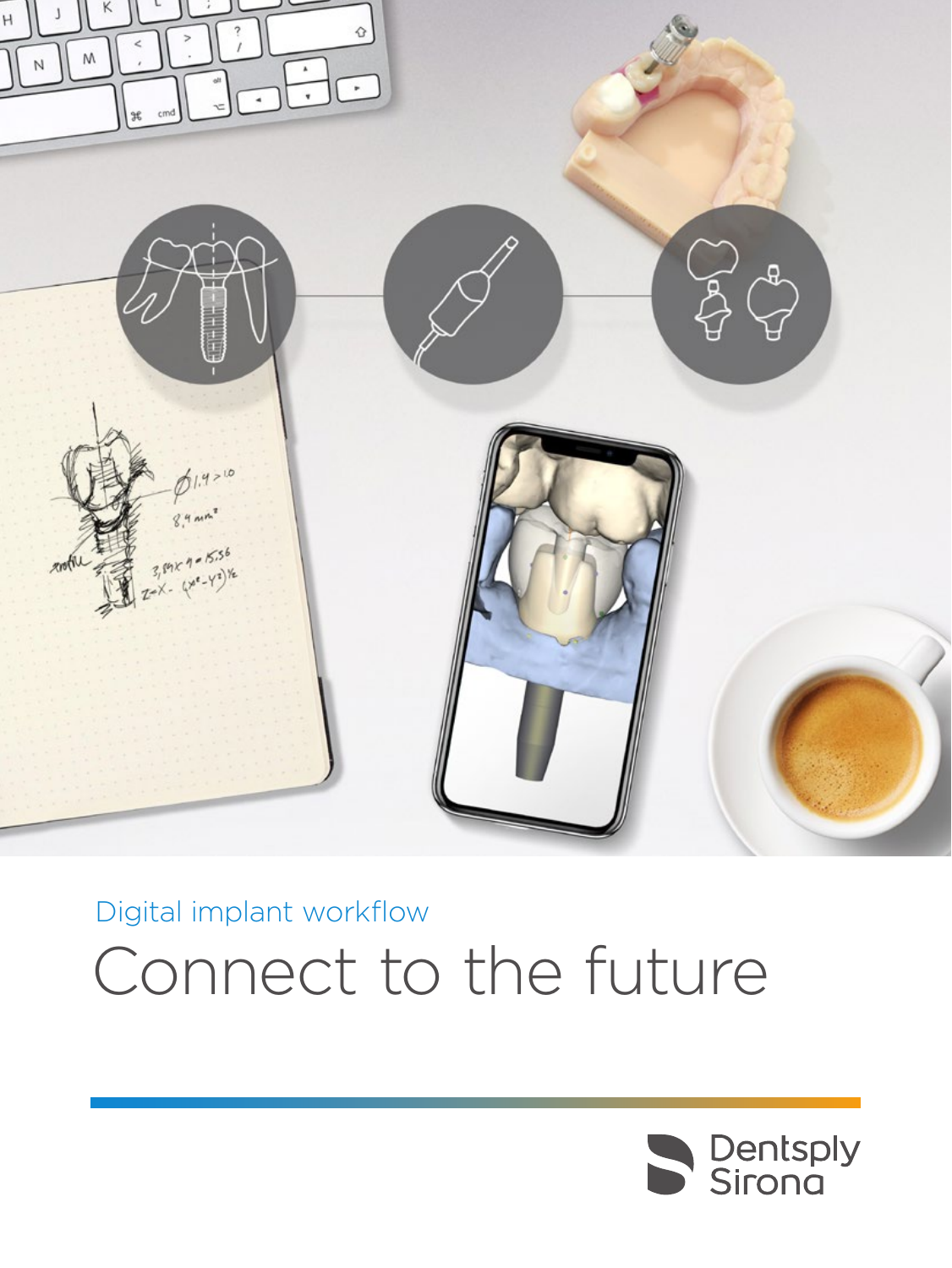From data capturing, planning and guided surgery to the final restorative solution, with the digital implant workflow from Dentsply Sirona you have all the support you need to save time, grow your business and provide patients with the best possible care.



## Transforming treatment



impression





solutions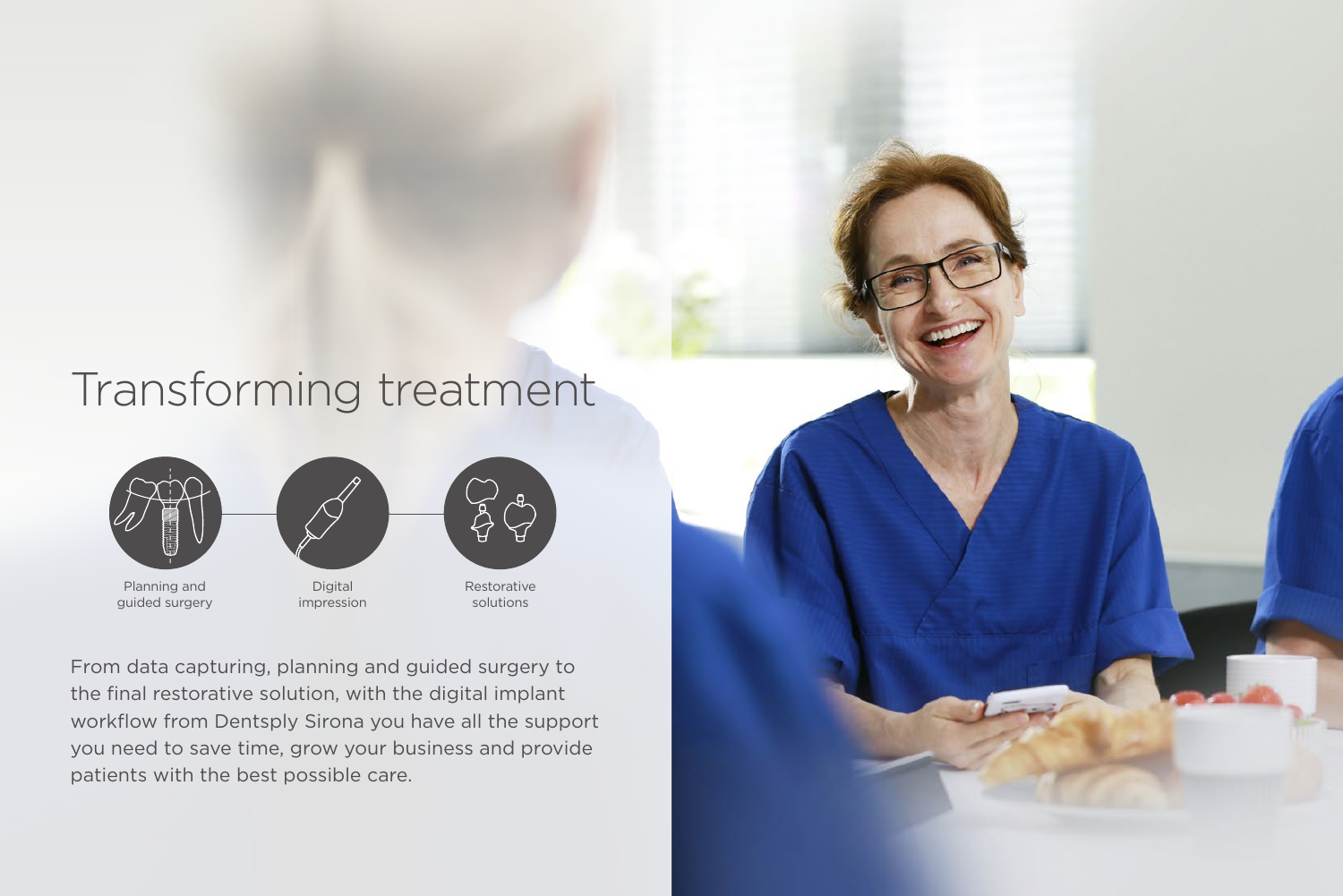



## $\mathscr{D}$  Planning and guided surgery  $\qquad \qquad \varnothing$  Digital impression  $\qquad \qquad \qquad \qquad \qquad \qquad \qquad \qquad \qquad \qquad$  Restorative solutions

### Data capturing

See more with 3D imaging that visualizes and gives information about the patient's anatomical situation. With an intraoral optical scanner, you can capture the patient's dentition and surrounding soft tissues. Combine the CBCT and intraoral scan to provide optimal planning for single tooth, cement- and screw-retained restorations.

## Restorative and implant planning

Virtually plan your implant case prior to surgery, considering prosthetic requirements and determine anatomical and bone quality prerequisites. Easily send and receive 3D imaging data within the treatment team and approve the final design of your surgical guide.

### Guided surgery

Finalize and install the patient-specific solution including unique design options that replicate the natural tooth shape, giving you the opportunity to return your patient's individuality. Dentsply Sirona offers cement- and screw-retained, single tooth, restorative solutions for your choice of implant system<sup>1</sup> backed up by a comprehensive warranty program<sup>2</sup>.

For surgical procedures, your virtual planning is transferred to the surgical guide. Your guide ensures precise implant placement and allows you to perform the treatment in a safe and accurate way.



## Intraoral scanning

Take simple, accurate and time-saving digital impressions with precise 3D images in natural color. With small, easy to handle scanning tools, impression-taking is more pleasant and time-saving than ever before.



## Restoration design and manufacturing

Design a cement- or screw-retained single tooth restoration using the intraoral scan data. The design can be made in the dental laboratory, in the clinic or outsourced to Dentsply Sirona, where it will be manufactured according to your preferences.

## Restorative solution

1. Refer to brand-specific implant compatibility charts. 2. Refer to brand-specific warranty terms and conditions.

### Implants

Create predictable and lasting patient-specific outcomes with world-class solutions for all phases of implant dentistry. Access scientifically proven products, solutions and services with over 40 years of expertise and knowledge.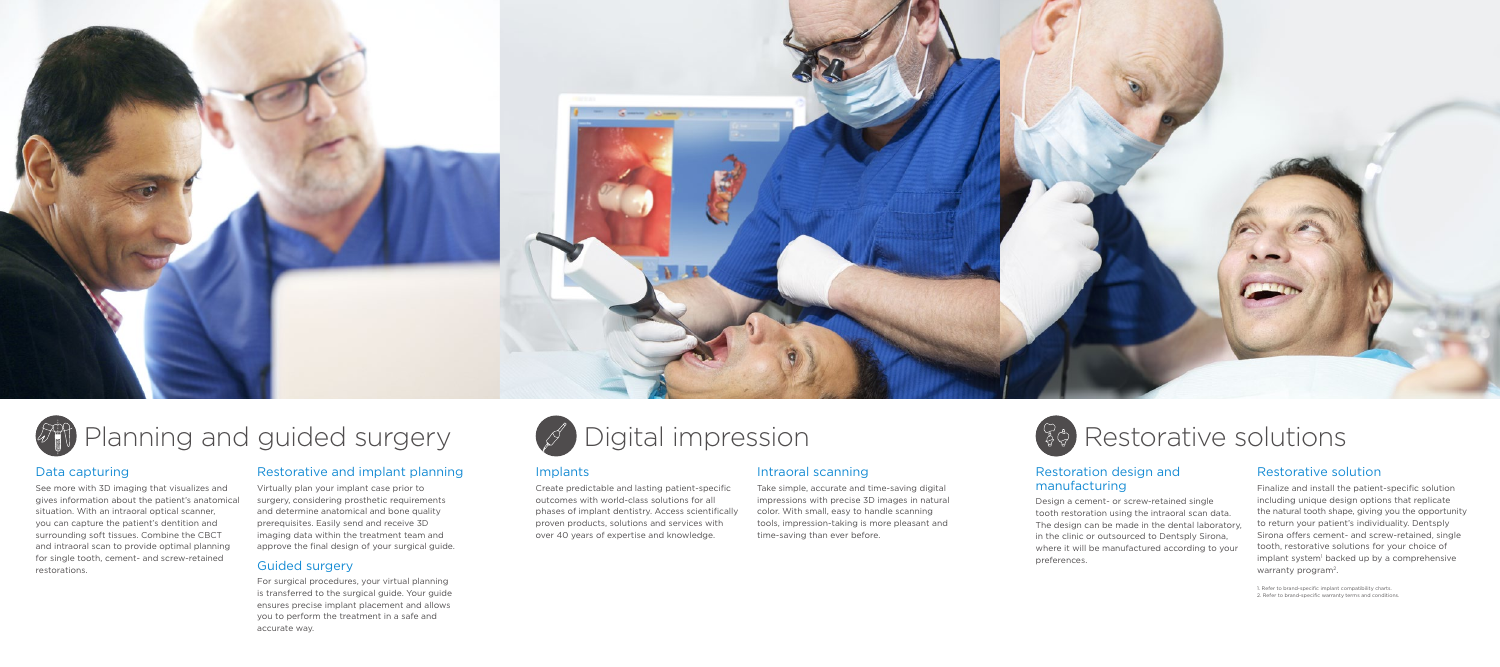## Where do you connect?

 $\mathsf{M}$ 

 $\times$ 

 $\overline{z}$ 

 $\begin{bmatrix} \frac{10}{2} \\ -1 \end{bmatrix}$ 

 $7.81 \times 9 = 15.36$ <br>TeX - (xee - Ye)

 $cmd$ 

 $22$ 

 $\overline{\phantom{a}}$ 

Whether you connect to the digital implant workflow for a chairside or clinic-to-laboratory workflow, you can produce the same great results with the most advanced digital technology on the market.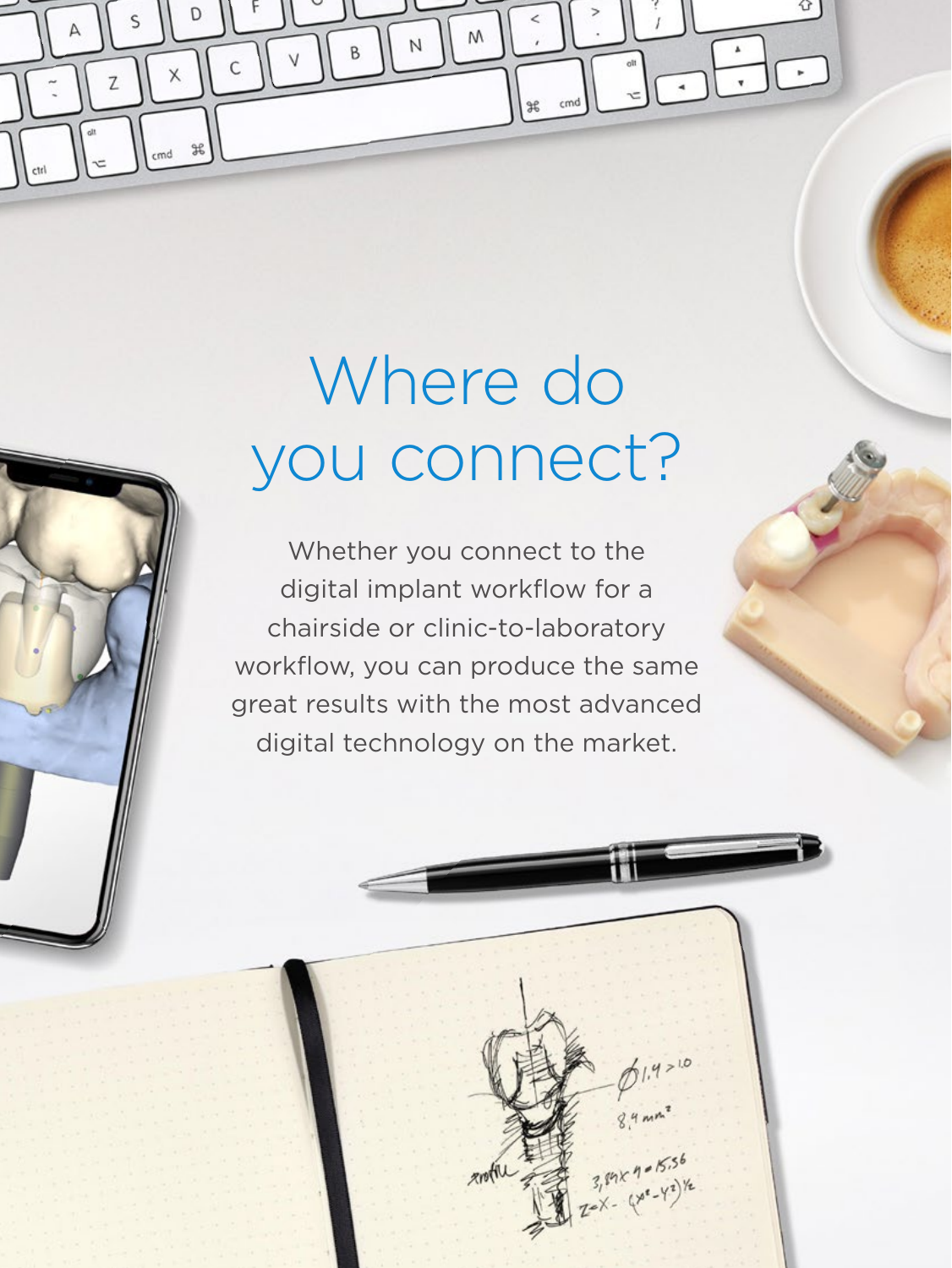# Open up for better patient care

The future of patient care is up to you. Integrate a digital implant workflow for implant treatment planning of a single tooth restoration and get the best possible work process for the treatment team.

> For more information, contact your local Dentsply Sirona representative or customer service team. www.dentsplysirona.com

加业业